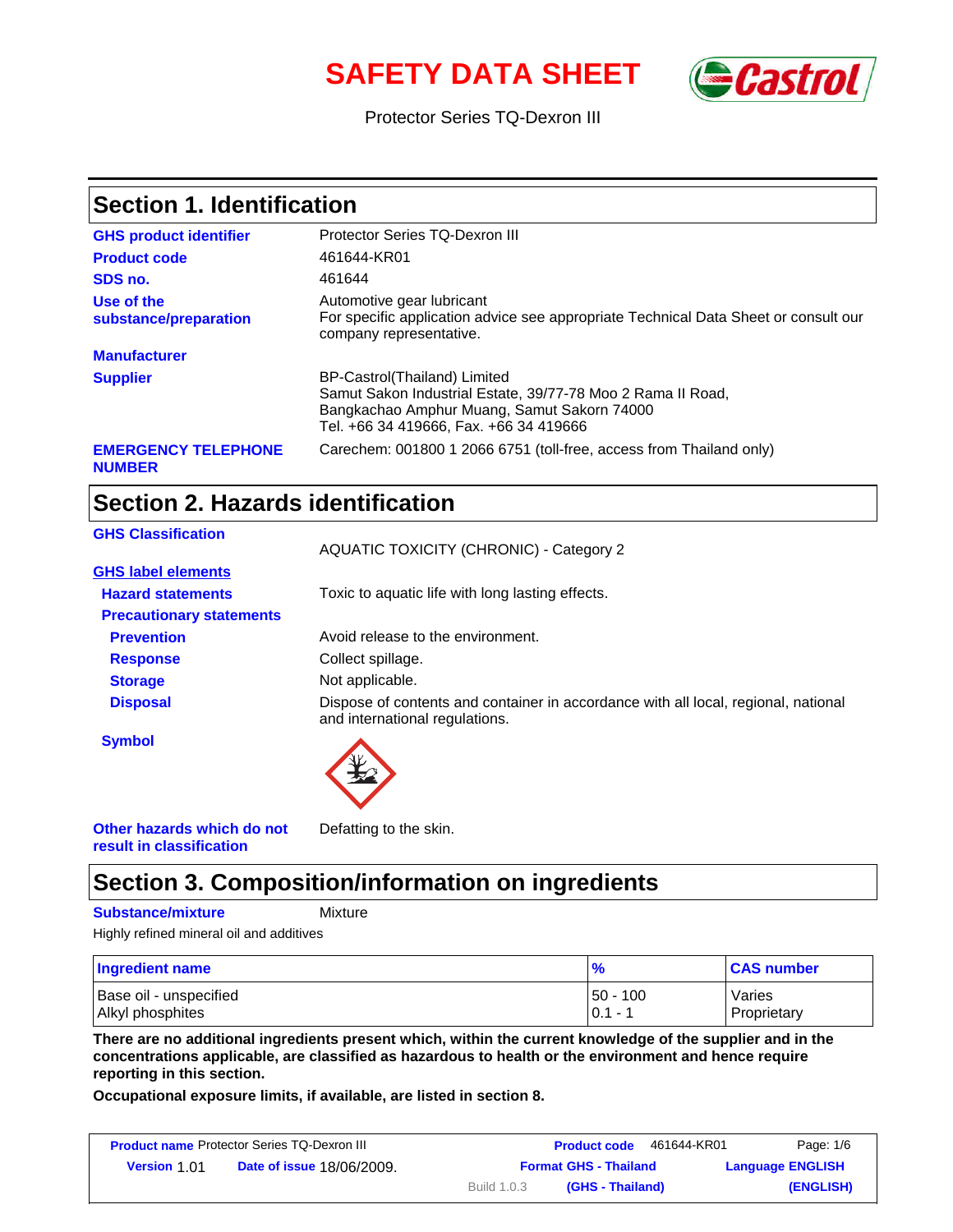# **Section 4. First-aid measures**

| <b>Description of necessary first aid measures</b>                                          |                                                                                                                                                                                                                                                                                                                                                                                                                                                                                                                                                                                                                                                                                                                                                                                                       |  |
|---------------------------------------------------------------------------------------------|-------------------------------------------------------------------------------------------------------------------------------------------------------------------------------------------------------------------------------------------------------------------------------------------------------------------------------------------------------------------------------------------------------------------------------------------------------------------------------------------------------------------------------------------------------------------------------------------------------------------------------------------------------------------------------------------------------------------------------------------------------------------------------------------------------|--|
| <b>Inhalation</b>                                                                           | Move exposed person to fresh air. Keep person warm and at rest. If not breathing,<br>if breathing is irregular or if respiratory arrest occurs, provide artificial respiration or<br>oxygen by trained personnel. It may be dangerous to the person providing aid to<br>give mouth-to-mouth resuscitation. Get medical attention if adverse health effects<br>persist or are severe. If unconscious, place in recovery position and get medical<br>attention immediately. Maintain an open airway. Loosen tight clothing such as a<br>collar, tie, belt or waistband.                                                                                                                                                                                                                                 |  |
| <b>Ingestion</b>                                                                            | Wash out mouth with water. Remove dentures if any. Move exposed person to<br>fresh air. Keep person warm and at rest. If material has been swallowed and the<br>exposed person is conscious, give small quantities of water to drink. Stop if the<br>exposed person feels sick as vomiting may be dangerous. Do not induce vomiting<br>unless directed to do so by medical personnel. If vomiting occurs, the head should<br>be kept low so that vomit does not enter the lungs. Get medical attention if adverse<br>health effects persist or are severe. Never give anything by mouth to an<br>unconscious person. If unconscious, place in recovery position and get medical<br>attention immediately. Maintain an open airway. Loosen tight clothing such as a<br>collar, tie, belt or waistband. |  |
| <b>Skin contact</b>                                                                         | Wash skin thoroughly with soap and water or use recognised skin cleanser.<br>Remove contaminated clothing and shoes. Obtain medical attention if symptoms<br>occur. Wash clothing before reuse. Clean shoes thoroughly before reuse.                                                                                                                                                                                                                                                                                                                                                                                                                                                                                                                                                                  |  |
| <b>Eye contact</b>                                                                          | Immediately flush eyes with plenty of water, occasionally lifting the upper and lower<br>eyelids. Check for and remove any contact lenses. Continue to rinse for at least 10<br>minutes. Get medical attention.                                                                                                                                                                                                                                                                                                                                                                                                                                                                                                                                                                                       |  |
| <b>Indication of immediate medical attention and special treatment needed, if necessary</b> |                                                                                                                                                                                                                                                                                                                                                                                                                                                                                                                                                                                                                                                                                                                                                                                                       |  |
| <b>Specific treatments</b>                                                                  | Not available.                                                                                                                                                                                                                                                                                                                                                                                                                                                                                                                                                                                                                                                                                                                                                                                        |  |
| <b>Protection of first-aiders</b>                                                           | No action shall be taken involving any personal risk or without suitable training. It<br>may be dangerous to the person providing aid to give mouth-to-mouth resuscitation.                                                                                                                                                                                                                                                                                                                                                                                                                                                                                                                                                                                                                           |  |

# **Section 5. Fire-fighting measures**

| <b>Extinguishing media</b>                               |                                                                                                                                                                                                                                                                                                  |
|----------------------------------------------------------|--------------------------------------------------------------------------------------------------------------------------------------------------------------------------------------------------------------------------------------------------------------------------------------------------|
| <b>Suitable</b>                                          | Use an extinguishing agent suitable for the surrounding fire.                                                                                                                                                                                                                                    |
| <b>Not suitable</b>                                      | Do not use water jet.                                                                                                                                                                                                                                                                            |
| <b>Specific hazards arising</b><br>from the chemical     | In a fire or if heated, a pressure increase will occur and the container may burst.<br>This material is toxic to aquatic life with long lasting effects. Fire water<br>contaminated with this material must be contained and prevented from being<br>discharged to any waterway, sewer or drain. |
| <b>Hazardous thermal</b><br>decomposition products       | Decomposition products may include the following materials:<br>carbon dioxide<br>carbon monoxide                                                                                                                                                                                                 |
| <b>Special precautions for fire-</b><br>fighters         | Promptly isolate the scene by removing all persons from the vicinity of the incident if<br>there is a fire. No action shall be taken involving any personal risk or without<br>suitable training.                                                                                                |
| <b>Special protective</b><br>equipment for fire-fighters | Fire-fighters should wear appropriate protective equipment and self-contained<br>breathing apparatus (SCBA) with a full face-piece operated in positive pressure<br>mode.                                                                                                                        |

# **Section 6. Accidental release measures**

**Personal precautions, protective equipment and emergency procedures**

No action shall be taken involving any personal risk or without suitable training. Evacuate surrounding areas. Keep unnecessary and unprotected personnel from entering. Do not touch or walk through spilt material. Avoid breathing vapour or mist. Provide adequate ventilation. Wear appropriate respirator when ventilation is inadequate. Put on appropriate personal protective equipment (see section 8).

|                     | <b>Product name Protector Series TQ-Dexron III</b> |                    | <b>Product code</b>          | 461644-KR01 | Page: 2/6               |
|---------------------|----------------------------------------------------|--------------------|------------------------------|-------------|-------------------------|
| <b>Version 1.01</b> | <b>Date of issue 18/06/2009.</b>                   |                    | <b>Format GHS - Thailand</b> |             | <b>Language ENGLISH</b> |
|                     |                                                    | <b>Build 1.0.3</b> | (GHS - Thailand)             |             | (ENGLISH)               |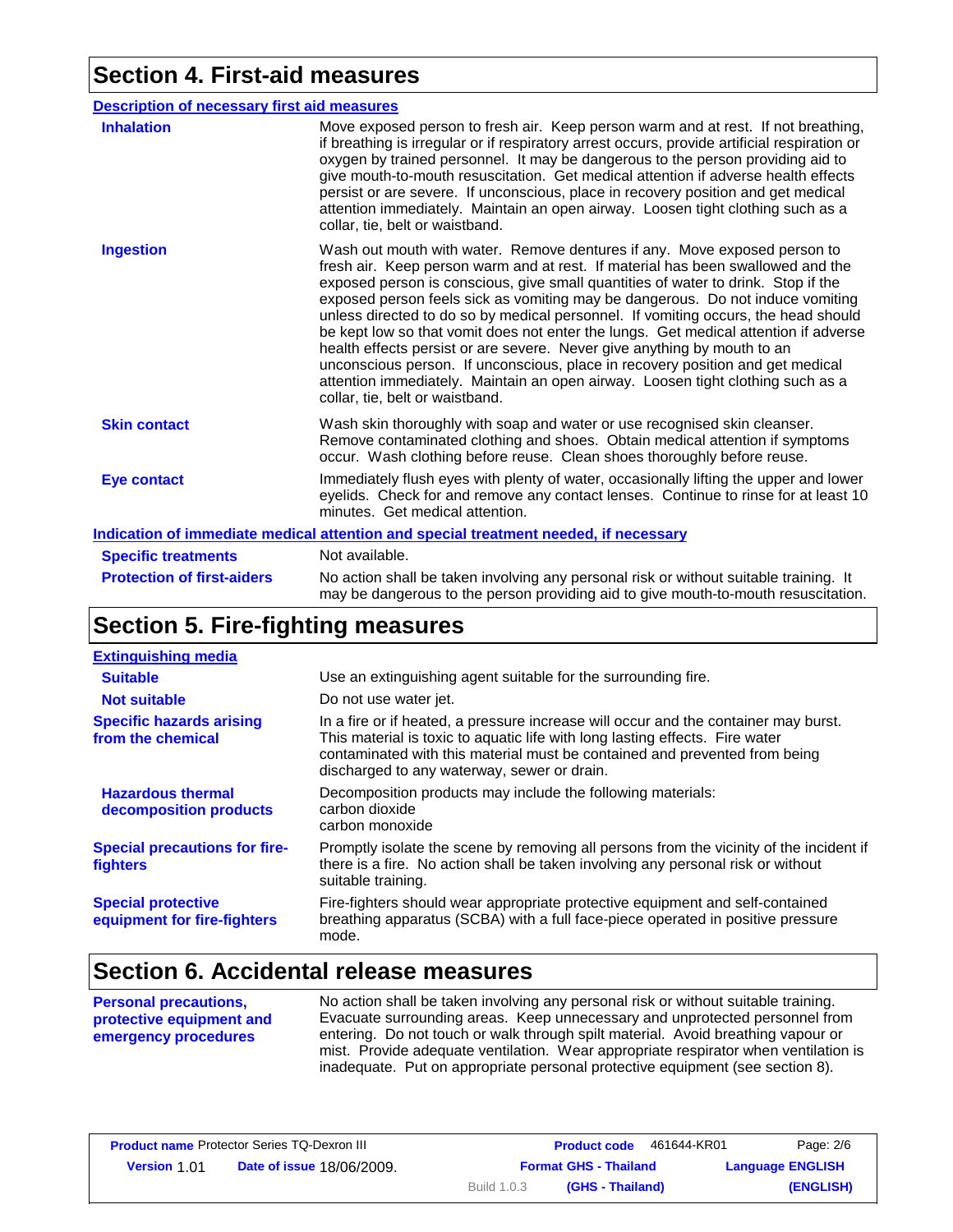# **Section 6. Accidental release measures**

| <b>Environmental precautions</b>                      | Avoid dispersal of spilt material and runoff and contact with soil, waterways, drains<br>and sewers. Inform the relevant authorities if the product has caused environmental<br>pollution (sewers, waterways, soil or air). Water polluting material. May be harmful<br>to the environment if released in large quantities.                                                                                                                                                                                                                                                                                                                                                                                     |
|-------------------------------------------------------|-----------------------------------------------------------------------------------------------------------------------------------------------------------------------------------------------------------------------------------------------------------------------------------------------------------------------------------------------------------------------------------------------------------------------------------------------------------------------------------------------------------------------------------------------------------------------------------------------------------------------------------------------------------------------------------------------------------------|
| Methods and materials for containment and cleaning up |                                                                                                                                                                                                                                                                                                                                                                                                                                                                                                                                                                                                                                                                                                                 |
| <b>Small spill</b>                                    | Stop leak if without risk. Move containers from spill area. Dilute with water and mop<br>up if water-soluble or absorb with an inert dry material and place in an appropriate<br>waste disposal container. Dispose of via a licensed waste disposal contractor.                                                                                                                                                                                                                                                                                                                                                                                                                                                 |
| <b>Large spill</b>                                    | Stop leak if without risk. Move containers from spill area. Approach the release<br>from upwind. Prevent entry into sewers, water courses, basements or confined<br>areas. Wash spillages into an effluent treatment plant or proceed as follows.<br>Contain and collect spillage with non-combustible, absorbent material e.g. sand,<br>earth, vermiculite or diatomaceous earth and place in container for disposal<br>according to local regulations (see section 13). Dispose of via a licensed waste<br>disposal contractor. Contaminated absorbent material may pose the same hazard<br>as the spilt product. Note: see section 1 for emergency contact information and<br>section 13 for waste disposal. |

# **Section 7. Handling and storage**

| <b>Precautions for safe</b><br>handling | Put on appropriate personal protective equipment (see section 8). Eating, drinking<br>and smoking should be prohibited in areas where this material is handled, stored<br>and processed. Workers should wash hands and face before eating, drinking and<br>smoking. Do not ingest. Avoid contact with eyes, skin and clothing. Avoid<br>breathing vapour or mist. Avoid release to the environment. Keep in the original<br>container or an approved alternative made from a compatible material, kept tightly<br>closed when not in use. Empty containers retain product residue and can be<br>hazardous. Do not reuse container. |
|-----------------------------------------|------------------------------------------------------------------------------------------------------------------------------------------------------------------------------------------------------------------------------------------------------------------------------------------------------------------------------------------------------------------------------------------------------------------------------------------------------------------------------------------------------------------------------------------------------------------------------------------------------------------------------------|
| <b>Conditions for safe storage</b>      | Store in accordance with local regulations. Keep container in a cool, well-ventilated<br>area. Keep container tightly closed and sealed until ready for use. Containers that<br>have been opened must be carefully resealed and kept upright to prevent leakage.<br>Do not store in unlabelled containers. Use appropriate containment to avoid<br>environmental contamination.                                                                                                                                                                                                                                                    |

## **Section 8. Exposure controls/personal protection**

| <b>Control parameters</b>                         |                                                                                                                                                                                                                                                                                                                                                                   |                                                                                                                                                                                                                                                                |
|---------------------------------------------------|-------------------------------------------------------------------------------------------------------------------------------------------------------------------------------------------------------------------------------------------------------------------------------------------------------------------------------------------------------------------|----------------------------------------------------------------------------------------------------------------------------------------------------------------------------------------------------------------------------------------------------------------|
| <b>Ingredient name</b>                            |                                                                                                                                                                                                                                                                                                                                                                   | <b>Exposure limits</b>                                                                                                                                                                                                                                         |
| Base oil - unspecified                            |                                                                                                                                                                                                                                                                                                                                                                   | <b>ACGIH (United States).</b><br>STEL: 10 mg/m <sup>3</sup> 15 minute(s). Form:<br>Mineral oil, mist<br>TWA: 5 mg/m <sup>3</sup> 8 hour(s). Form: Mineral oil,<br>mist                                                                                         |
| <b>Recommended monitoring</b><br>procedures       | protective equipment.                                                                                                                                                                                                                                                                                                                                             | If this product contains ingredients with exposure limits, personal, workplace<br>atmosphere or biological monitoring may be required to determine the effectiveness<br>of the ventilation or other control measures and/or the necessity to use respiratory   |
| <b>Appropriate engineering</b><br><b>controls</b> | No special ventilation requirements. Good general ventilation should be sufficient to<br>control worker exposure to airborne contaminants. If this product contains<br>ingredients with exposure limits, use process enclosures, local exhaust ventilation or<br>other engineering controls to keep worker exposure below any recommended or<br>statutory limits. |                                                                                                                                                                                                                                                                |
| <b>Environmental exposure</b><br>controls         | will be necessary to reduce emissions to acceptable levels.                                                                                                                                                                                                                                                                                                       | Emissions from ventilation or work process equipment should be checked to ensure<br>they comply with the requirements of environmental protection legislation. In some<br>cases, fume scrubbers, filters or engineering modifications to the process equipment |
| <b>Individual protection measures</b>             |                                                                                                                                                                                                                                                                                                                                                                   |                                                                                                                                                                                                                                                                |

#### **Date of issue Version Format GHS - Thailand Language** 1.01 18/06/2009.**Product name** Protector Series TQ-Dexron III **Product code** 461644-KR01 Page: 3/6 Product code 461644-KR01 Build 1.0.3 **ENGLISH (GHS - Thailand) (ENGLISH)**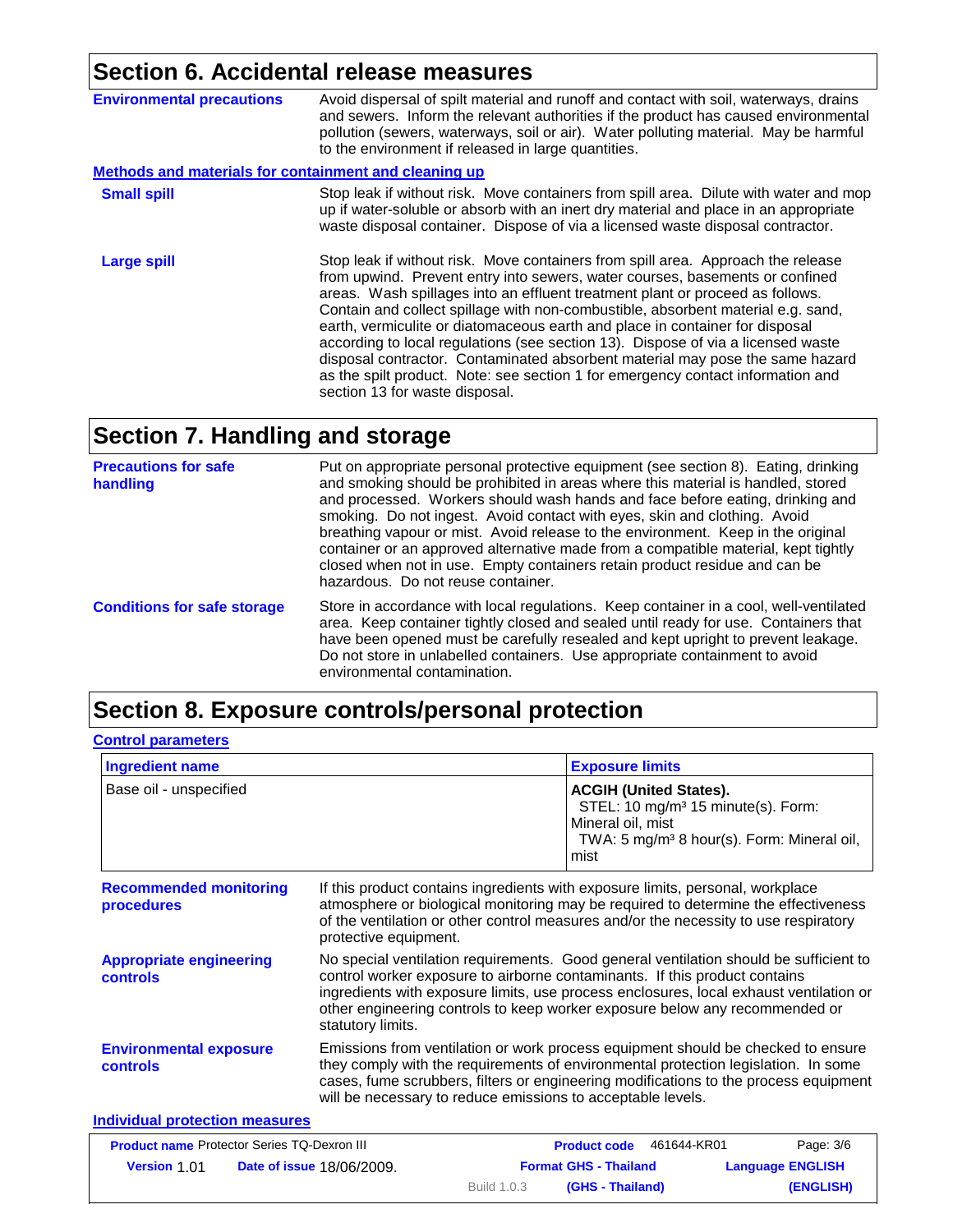# **Section 8. Exposure controls/personal protection**

| <b>Hygiene measures</b>       | Wash hands, forearms and face thoroughly after handling chemical products, before<br>eating, smoking and using the lavatory and at the end of the working period.<br>Appropriate techniques should be used to remove potentially contaminated clothing.<br>Wash contaminated clothing before reusing. Ensure that eyewash stations and<br>safety showers are close to the workstation location. |
|-------------------------------|-------------------------------------------------------------------------------------------------------------------------------------------------------------------------------------------------------------------------------------------------------------------------------------------------------------------------------------------------------------------------------------------------|
| <b>Respiratory protection</b> | Use a properly fitted, air-purifying or air-fed respirator complying with an approved<br>standard if a risk assessment indicates this is necessary. Respirator selection must<br>be based on known or anticipated exposure levels, the hazards of the product and<br>the safe working limits of the selected respirator.                                                                        |
| <b>Hand protection</b>        | Chemical-resistant, impervious gloves complying with an approved standard should<br>be worn at all times when handling chemical products if a risk assessment indicates<br>this is necessary.                                                                                                                                                                                                   |
| <b>Eye protection</b>         | Safety glasses with side shields.                                                                                                                                                                                                                                                                                                                                                               |
| <b>Skin protection</b>        | Personal protective equipment for the body should be selected based on the task<br>being performed and the risks involved and should be approved by a specialist<br>before handling this product.                                                                                                                                                                                               |

# **Section 9. Physical and chemical properties**

| <b>General information</b>                                    |                                                                                                                 |
|---------------------------------------------------------------|-----------------------------------------------------------------------------------------------------------------|
| <b>Appearance</b>                                             |                                                                                                                 |
| <b>Physical state</b>                                         | Liquid.                                                                                                         |
| <b>Colour</b>                                                 | Red.                                                                                                            |
| <b>Odour</b>                                                  | Oily.                                                                                                           |
| <b>Important health, safety and environmental information</b> |                                                                                                                 |
| <b>Flash point</b>                                            | Closed cup: 200°C (392°F) [Pensky-Martens.]<br>Open cup: >170°C (>338°F)                                        |
| <b>Auto-ignition temperature</b>                              | Not available.                                                                                                  |
| <b>Explosive properties</b>                                   | Not available.                                                                                                  |
| <b>Explosion limits</b>                                       | Not available.                                                                                                  |
| <b>Flammability (solid, gas)</b>                              | Not available.                                                                                                  |
| <b>Decomposition temperature</b>                              | Not available.                                                                                                  |
| <b>Vapour pressure</b>                                        | Not available.                                                                                                  |
| <b>Vapour density</b>                                         | Not available.                                                                                                  |
| <b>Volatility</b>                                             | Not available.                                                                                                  |
| <b>Evaporation rate</b>                                       | Not available.                                                                                                  |
| <b>Critical temperature</b>                                   | Not available.                                                                                                  |
| <b>Oxidising properties</b>                                   | Not available.                                                                                                  |
| <b>Odour threshold</b>                                        | Not available.                                                                                                  |
| <b>Viscosity</b>                                              | Kinematic: 32.1 mm <sup>2</sup> /s (32.1 cSt) at 40°C<br>Kinematic: 7.25 mm <sup>2</sup> /s (7.25 cSt) at 100°C |
| рH                                                            | Not available.                                                                                                  |
| <b>Boiling point / range</b>                                  | Not available.                                                                                                  |
| <b>Melting point / range</b>                                  | Not available.                                                                                                  |
| <b>Drop Point</b>                                             | Not available.                                                                                                  |
| <b>Relative Density</b>                                       | Not available.                                                                                                  |
| <b>Density</b>                                                | 861 kg/m <sup>3</sup> (0.861 g/cm <sup>3</sup> ) at 15°C                                                        |
| <b>Solubility</b>                                             | insoluble in water.                                                                                             |
| <b>Solubility at room</b><br>temperature (g/l)                | Not available.                                                                                                  |
| <b>Dispersibility properties</b>                              | Not available.                                                                                                  |
| <b>Partition coefficient</b><br>(LogKow)                      | Not available.                                                                                                  |
|                                                               |                                                                                                                 |

|                     | <b>Product name Protector Series TQ-Dexron III</b> |             | <b>Product code</b>          | 461644-KR01 | Page: 4/6               |
|---------------------|----------------------------------------------------|-------------|------------------------------|-------------|-------------------------|
| <b>Version 1.01</b> | <b>Date of issue 18/06/2009.</b>                   |             | <b>Format GHS - Thailand</b> |             | <b>Language ENGLISH</b> |
|                     |                                                    | Build 1.0.3 | (GHS - Thailand)             |             | (ENGLISH)               |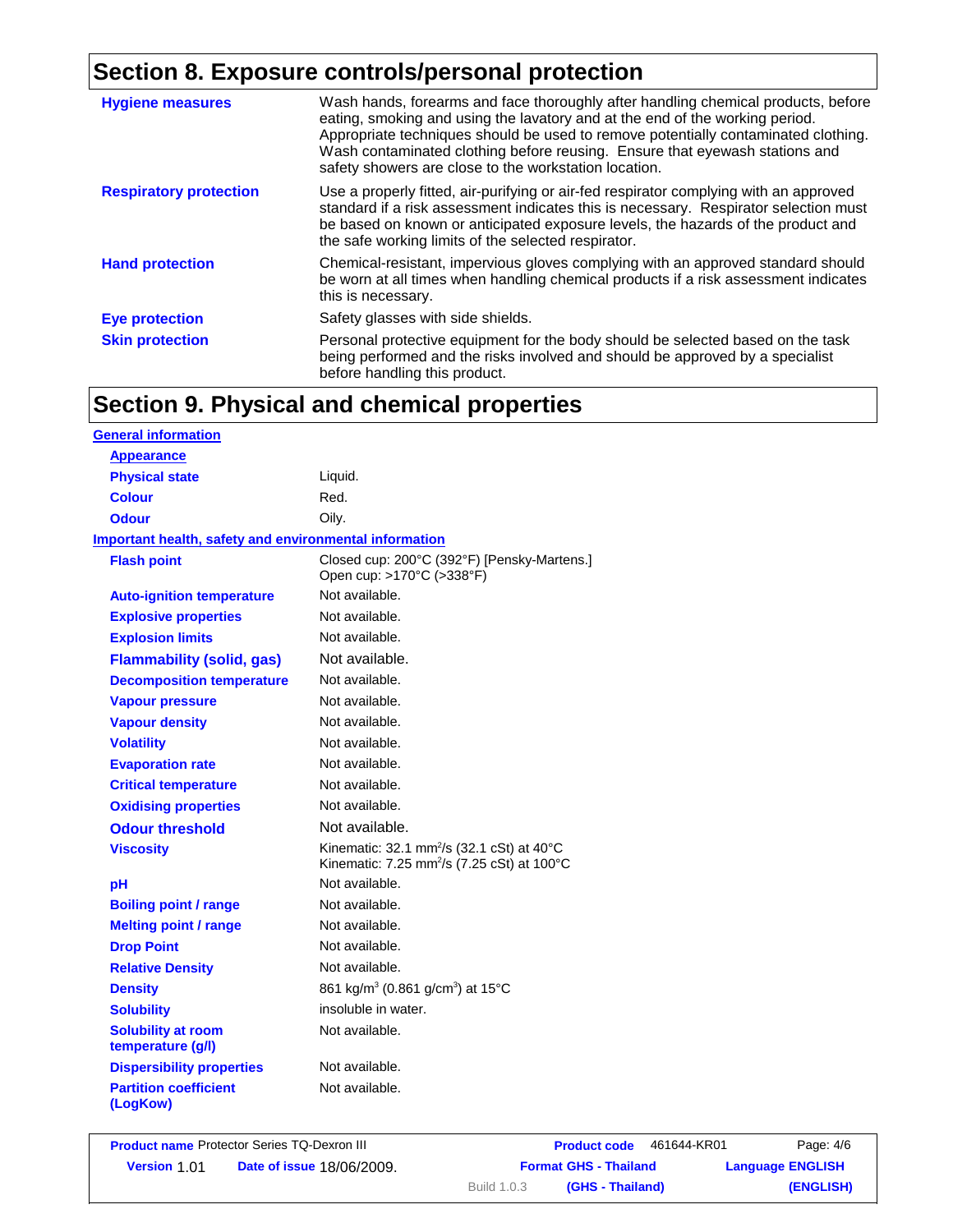# **Section 10. Stability and reactivity**

| <b>Chemical stability</b>                    | The product is stable.                                                                                  |
|----------------------------------------------|---------------------------------------------------------------------------------------------------------|
| <b>Possibility of hazardous</b><br>reactions | Under normal conditions of storage and use, hazardous reactions will not occur.                         |
| <b>Conditions to avoid</b>                   | Avoid release to the environment.                                                                       |
| <b>Incompatible materials</b>                | No specific data.                                                                                       |
| <b>Hazardous decomposition</b><br>products   | Under normal conditions of storage and use, hazardous decomposition products<br>should not be produced. |

# **Section 11. Toxicological information**

| Information on the likely routes of exposure |                                                                                                         |
|----------------------------------------------|---------------------------------------------------------------------------------------------------------|
| <b>Inhalation</b>                            | No known significant effects or critical hazards.                                                       |
| <b>Ingestion</b>                             | No known significant effects or critical hazards.                                                       |
| <b>Skin contact</b>                          | Defatting to the skin. May cause skin dryness and irritation.                                           |
| <b>Eye contact</b>                           | No known significant effects or critical hazards.                                                       |
|                                              | Symptoms related to the physical, chemical and toxicological characteristics                            |
| <b>Inhalation</b>                            | No specific data.                                                                                       |
| <b>Ingestion</b>                             | No specific data.                                                                                       |
| <b>Skin</b>                                  | Adverse symptoms may include the following:<br>irritation<br>dryness<br>cracking                        |
| <b>Eyes</b>                                  | No specific data.                                                                                       |
|                                              | Delayed and immediate effects and also chronic effects from short and long term exposure                |
| <b>Potential chronic health effects</b>      |                                                                                                         |
| <b>General</b>                               | No known significant effects or critical hazards.                                                       |
| <b>Inhalation</b>                            | No known significant effects or critical hazards.                                                       |
| <b>Ingestion</b>                             | No known significant effects or critical hazards.                                                       |
| <b>Skin contact</b>                          | Prolonged or repeated contact can defat the skin and lead to irritation, cracking<br>and/or dermatitis. |
| <b>Eye contact</b>                           | No known significant effects or critical hazards.                                                       |
| <b>Carcinogenicity</b>                       | No known significant effects or critical hazards.                                                       |
| <b>Mutagenicity</b>                          | No known significant effects or critical hazards.                                                       |
| <b>Teratogenicity</b>                        | No known significant effects or critical hazards.                                                       |
| <b>Developmental effects</b>                 | No known significant effects or critical hazards.                                                       |
| <b>Fertility effects</b>                     | No known significant effects or critical hazards.                                                       |
| <b>Other information</b>                     | Not available.                                                                                          |

## **Section 12. Ecological information**

| <b>Environmental effects</b> | This material is toxic to aquatic life with long lasting effects. |
|------------------------------|-------------------------------------------------------------------|
| <b>Other adverse effects</b> | No known significant effects or critical hazards.                 |

# **Section 13. Disposal considerations**

The generation of waste should be avoided or minimised wherever possible. Empty containers or liners may retain some product residues. This material and its container must be disposed of in a safe way. Dispose of surplus and non-recyclable products via a licensed waste disposal contractor. Disposal of this product, solutions and any by-products should at all times comply with the requirements of environmental protection and waste disposal legislation and any regional local authority requirements. Avoid dispersal of spilt material and runoff and contact with soil, waterways, drains and sewers. **Disposal methods**

|                     | <b>Product name Protector Series TQ-Dexron III</b> |             | <b>Product code</b>          | 461644-KR01 | Page: 5/6               |
|---------------------|----------------------------------------------------|-------------|------------------------------|-------------|-------------------------|
| <b>Version 1.01</b> | <b>Date of issue 18/06/2009.</b>                   |             | <b>Format GHS - Thailand</b> |             | <b>Language ENGLISH</b> |
|                     |                                                    | Build 1.0.3 | (GHS - Thailand)             |             | (ENGLISH)               |